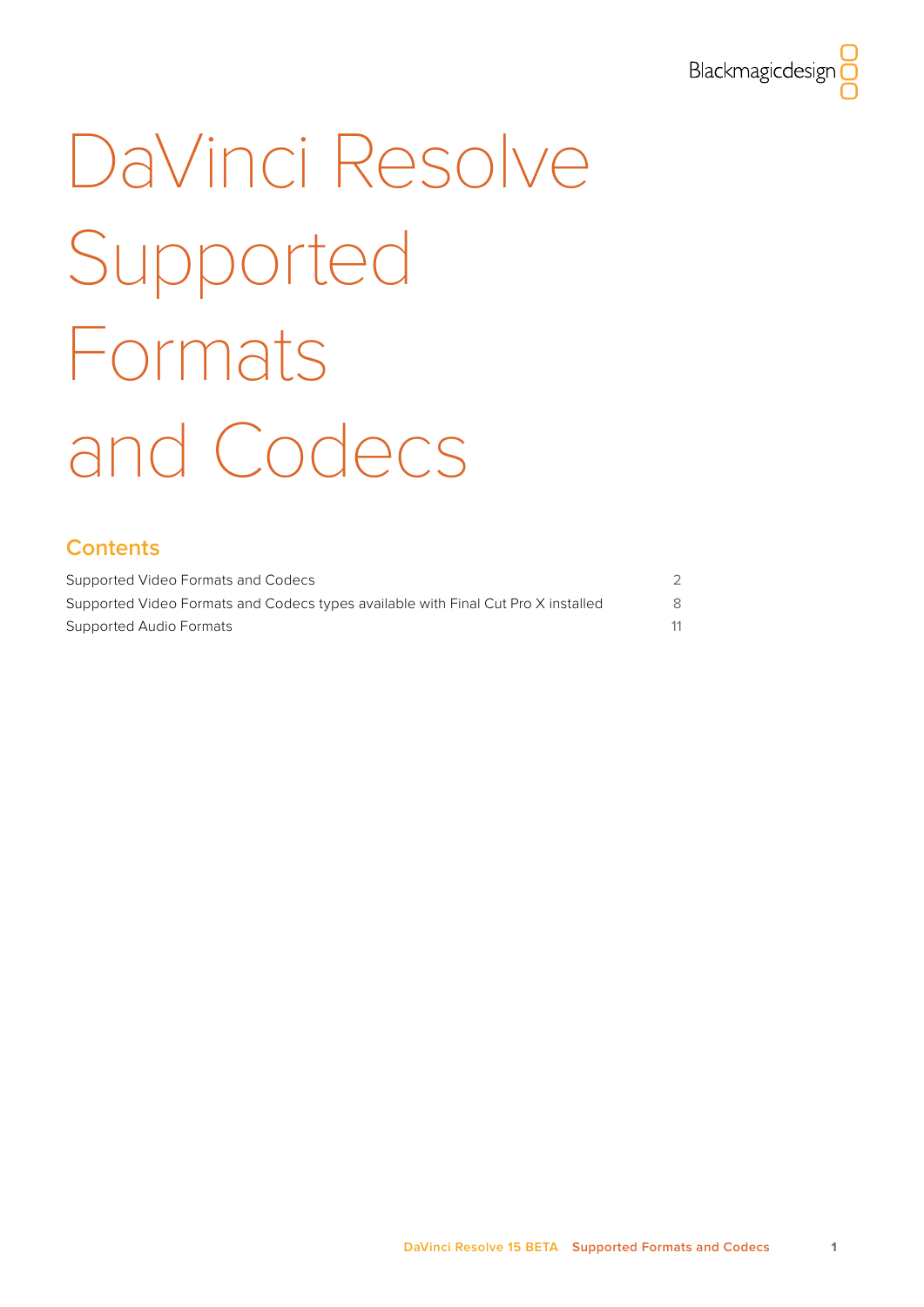<span id="page-1-0"></span>

|                     |          |                                                    |                  | Mac OS                   |                  | <b>Windows 10</b>        |                  | Linux            |
|---------------------|----------|----------------------------------------------------|------------------|--------------------------|------------------|--------------------------|------------------|------------------|
| Format              | File Ex. | Codec                                              | Decode           | Encode                   | <b>Decode</b>    | Encode                   | <b>Decode</b>    | <b>Encode</b>    |
| ArriRaw             | ari      | ARRI 12 bit                                        | Yes              | $\overline{\phantom{0}}$ | Yes              | $-$                      | Yes              |                  |
| ArriRaw             | mxf      | ARRI 12 bit                                        | Yes              | $\qquad \qquad -$        | Yes              |                          | Yes              |                  |
| AVC HD              | mts      | Canon C100 8 bit, C100 Mk2, XA15, XA11, XA35, XA30 | Yes              |                          | Yes              |                          | Yes              |                  |
| <b>AVC Intra HD</b> | mxf      | Canon C100 8 bit                                   | Yes              |                          | Yes              |                          | Yes              |                  |
| <b>AVCHD</b>        | mts      | Panasonic P2 8 bit                                 | Yes              |                          | Yes              |                          | Yes              |                  |
| AVI                 | avi      | Cineform YUV 10 bit                                | Yes              | Yes                      | Yes              | Yes                      | Yes              |                  |
| AVI                 | avi      | Uncompressed RGB 10 bit                            | Yes              | Yes                      | Yes              | Yes                      | Yes              | Yes              |
| AVI                 | avi      | Uncompressed YUV 8 & 10 bit                        | Yes              | Yes                      | Yes              | Yes                      | Yes              | Yes              |
| <b>CINE</b>         | cin      | 10, 12 & 14 bit                                    | Yes              | $\qquad \qquad -$        | Yes              |                          | Yes              |                  |
| CinemaDNG           | dng      | Compressed & uncompressed 12 & 16 bit              | Yes              | $\overline{\phantom{0}}$ | Yes              | $\overline{\phantom{0}}$ | Yes              |                  |
| Cinema RAW Light    | crm      | Canon RAW Light                                    | Yes              | $\qquad \qquad -$        | Yes              | $-$                      | Yes              |                  |
| Cinema RAW          | rmf      | Canon Raw                                          | Yes              | $\qquad \qquad -$        | Yes              |                          | Yes              |                  |
| Cineon              | cin      | 10 bit                                             | Yes              | Yes                      | Yes              | Yes                      | Yes              | Yes              |
| <b>DNG</b>          | dng      | 12 & 16 bit                                        | Yes              | $\qquad \qquad -$        | Yes              | $\overline{\phantom{0}}$ | Yes              |                  |
| <b>DPX</b>          | dpx      | 8, 10, 12 & 16 bit                                 | Yes              | Yes                      | Yes              | Yes                      | Yes              | Yes              |
| <b>DPX</b>          | dpx      | Alpha, RGBA 8 bit                                  | Yes              | Yes                      | Yes              | Yes                      | Yes              | Yes              |
| <b>DPX</b>          | dpx      | Grayscale 8, 10 & 16 bit                           | Yes              |                          | Yes              |                          | Yes              |                  |
| <b>DPX</b>          | dpx      | Half Float 16 bit                                  | Yes              | Yes                      | Yes              | Yes                      | Yes              | Yes              |
| <b>DPX</b>          | cdx      | <b>Action Cam Raw</b>                              | Yes              | $\qquad \qquad -$        | Yes              | $\qquad \qquad -$        | Yes              |                  |
| easyDCP             | dcp      | 2K DCI 12 bit                                      | Yes <sup>1</sup> | Yes <sup>1</sup>         | Yes <sup>1</sup> | Yes <sup>1</sup>         | Yes <sup>1</sup> | Yes <sup>1</sup> |
| easyDCP             | dcp      | 2K DCI Flat 12 bit                                 | Yes <sup>1</sup> | Yes <sup>1</sup>         | Yes <sup>1</sup> | Yes <sup>1</sup>         | Yes <sup>1</sup> | Yes <sup>1</sup> |
| easyDCP             | dcp      | 2K DCI Scope 12 bit                                | Yes <sup>1</sup> | Yes <sup>1</sup>         | Yes <sup>1</sup> | Yes <sup>1</sup>         | Yes <sup>1</sup> | Yes <sup>1</sup> |
| easyDCP             | dcp      | 4K DCI 12 bit                                      | Yes <sup>1</sup> | Yes <sup>1</sup>         | Yes <sup>1</sup> | Yes <sup>1</sup>         | Yes <sup>1</sup> | Yes <sup>1</sup> |
| easyDCP             | dcp      | 4K DCI Flat 12 bit                                 | Yes <sup>1</sup> | Yes <sup>1</sup>         | Yes <sup>1</sup> | Yes <sup>1</sup>         | Yes <sup>1</sup> | Yes <sup>1</sup> |
| easyDCP             | dcp      | 4K DCI Scope 12 bit                                | Yes <sup>1</sup> | Yes <sup>1</sup>         | Yes <sup>1</sup> | Yes <sup>1</sup>         | Yes <sup>1</sup> | Yes <sup>1</sup> |
| easyDCP             | mxf      | <b>IMF Extended</b>                                | Yes <sup>1</sup> | Yes <sup>1</sup>         | Yes <sup>1</sup> | Yes <sup>1</sup>         | Yes <sup>1</sup> | Yes <sup>1</sup> |
| easyDCP             | mxf      | <b>IMF Standard</b>                                | Yes <sup>1</sup> | Yes <sup>1</sup>         | Yes <sup>1</sup> | Yes <sup>1</sup>         | Yes <sup>1</sup> | Yes <sup>1</sup> |
| <b>JPEG</b>         | jpg      | 8 bit                                              | Yes              | $\qquad \qquad -$        | Yes              | $\qquad \qquad -$        | Yes              |                  |
| <b>JPEG 2000</b>    | j2c      | 2K & 4K DCI, Scope, Flat 12 bit                    | Yes              | Yes                      | Yes              | Yes                      | Yes              | Yes              |
| MPEG <sub>2</sub>   | mts      | <b>AVCHD</b>                                       | Yes              |                          | Yes              |                          | Yes              |                  |
| MPEG <sub>2</sub>   | m2ts     | AVCHD                                              | Yes              | $\qquad \qquad -$        | Yes              | $\qquad \qquad -$        | Yes              |                  |
| MP4                 | mp4      | H.264                                              | Yes              | Yes                      | Yes              | Yes                      | Yes              |                  |
| MXF OP-Atom         | mxf      | 1080i Avid 1:18 bit                                | Yes              | Yes                      | Yes              | Yes                      | Yes              | Yes              |
| MXF OP-Atom         | mxf      | Apple ProRes                                       | Yes              |                          | Yes              |                          | Yes              |                  |
| MXF OP-Atom         | mxf      | DNxHD 1080i 100 8 bit                              | Yes              | Yes                      | Yes              | Yes                      | Yes              | Yes              |

1 With watermark without easyDCP license.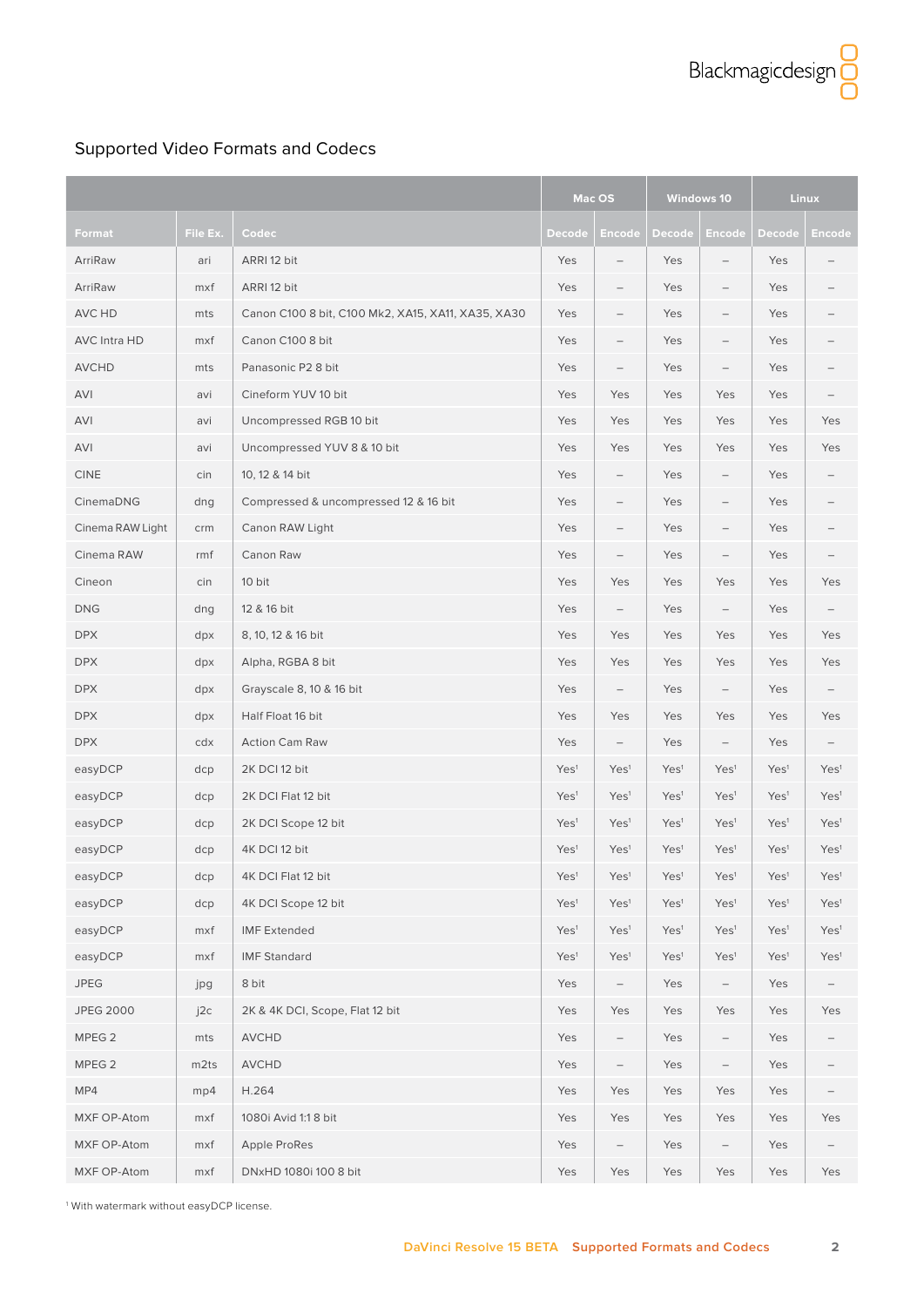|             |          |                                         | Mac OS<br><b>Windows 10</b> |                          |        | <b>Linux</b> |               |        |
|-------------|----------|-----------------------------------------|-----------------------------|--------------------------|--------|--------------|---------------|--------|
| Format      | File Ex. | Codec                                   | Decode                      | Encode                   | Decode | Encode       | <b>Decode</b> | Encode |
| MXF OP-Atom | mxf      | DNxHD 1080i 145/120/115 8 bit           | Yes                         | Yes                      | Yes    | Yes          | Yes           | Yes    |
| MXF OP-Atom | mxf      | DNxHD 1080i 220/185/175 10 bit          | Yes                         | Yes                      | Yes    | Yes          | Yes           | Yes    |
| MXF OP-Atom | mxf      | DNxHD 1080i 220/185/175 8 bit           | Yes                         | Yes                      | Yes    | Yes          | Yes           | Yes    |
| MXF OP-Atom | mxf      | DNxHD 1080p 100/85/80 8 bit             | Yes                         | Yes                      | Yes    | Yes          | Yes           | Yes    |
| MXF OP-Atom | mxf      | DNxHD 1080p 145/120/115 8 bit           | Yes                         | Yes                      | Yes    | Yes          | Yes           | Yes    |
| MXF OP-Atom | mxf      | DNxHD 1080p 220/185/175 10 bit          | Yes                         | Yes                      | Yes    | Yes          | Yes           | Yes    |
| MXF OP-Atom | mxf      | DNxHD 1080p 220/185/175 8 bit           | Yes                         | Yes                      | Yes    | Yes          | Yes           | Yes    |
| MXF OP-Atom | mxf      | DNxHD 1080p 36 8 bit                    | Yes                         | Yes                      | Yes    | Yes          | Yes           | Yes    |
| MXF OP-Atom | mxf      | DNxHD 1080p 444                         | Yes                         | Yes                      | Yes    | Yes          | Yes           | Yes    |
| MXF OP-Atom | mxf      | DNxHD 720p 100/85/55/45 8 bit           | Yes                         | Yes                      | Yes    | Yes          | Yes           | Yes    |
| MXF OP-Atom | mxf      | DNxHD 720p 145/120/75/60 8 bit          | Yes                         | Yes                      | Yes    | Yes          | Yes           | Yes    |
| MXF OP-Atom | mxf      | DNxHD 720p 220/185/110/90 10 bit        | Yes                         | Yes                      | Yes    | Yes          | Yes           | Yes    |
| MXF OP-Atom | mxf      | DNxHD 720p 220/185/110/90 8 bit         | Yes                         | Yes                      | Yes    | Yes          | Yes           | Yes    |
| MXF OP-Atom | mxf      | DNxHR 444                               | Yes                         | Yes                      | Yes    | Yes          | Yes           | Yes    |
| MXF OP-Atom | mxf      | DNxHR High Quality 10 bit               | Yes                         | Yes                      | Yes    | Yes          | Yes           | Yes    |
| MXF OP-Atom | mxf      | DNxHR High Quality 8 bit                | Yes                         | Yes                      | Yes    | Yes          | Yes           | Yes    |
| MXF OP-Atom | mxf      | <b>DNxHR Low Bandwidth</b>              | Yes                         | Yes                      | Yes    | Yes          | Yes           | Yes    |
| MXF OP-Atom | mxf      | <b>DNxHR Standard Quality</b>           | Yes                         | Yes                      | Yes    | Yes          | Yes           | Yes    |
| MXF OP-Atom | mxf      | NTSC Avid 1:1 8 bit                     | Yes                         | Yes                      | Yes    | Yes          | Yes           | Yes    |
| MXF OP-Atom | mxf      | PAL Avid 1:1 8 bit                      | Yes                         | Yes                      | Yes    | Yes          | Yes           | Yes    |
| MXF OP-Atom | mxf      | RGB 1080i Avid 1:1 10 bit               | Yes                         | Yes                      | Yes    | Yes          | Yes           | Yes    |
| MXF OP-Atom | mxf      | RGB 1080p Avid 1:1 10 bit               | Yes                         | Yes                      | Yes    | Yes          | Yes           | Yes    |
| MXF OP-Atom | mxf      | Uncompressed RGB MXF (1:1) 1080i 10 bit | Yes                         | Yes                      | Yes    | Yes          | Yes           | Yes    |
| MXF OP-Atom | mxf      | Uncompressed RGB MXF (1:1) 1080p 10 bit | Yes                         | Yes                      | Yes    | Yes          | Yes           | Yes    |
| MXF OP-Atom | mxf      | Uncompressed YUV 1080i UYVY 8 bit       | Yes                         | Yes                      | Yes    | Yes          | Yes           | Yes    |
| MXF OP-Atom | mxf      | Uncompressed YUV MXF (1:1) UYVY 10 bit  | Ye                          |                          | Yes    |              | Yes           |        |
| MXF OP-Atom | mxf      | Uncompressed YUV MXF (1:1) UYVY 8 bit   | Yes                         | $\overline{\phantom{0}}$ | Yes    |              | Yes           |        |
| MXF OP-Atom | mxf      | Uncompressed YUV NTSC UYVY 8 bit        | Yes                         | Yes                      | Yes    | Yes          | Yes           | Yes    |
| MXF OP-Atom | mxf      | Uncompressed YUV PAL UYVY 8 bit         | Yes                         | Yes                      | Yes    | Yes          | Yes           | Yes    |
| MXF OP-Atom | mxf      | XDCAM MPEG2                             | Yes                         | Yes                      | Yes    | Yes          | Yes           | Yes    |
| MXF OP1A    | mxf      | 1080i Avid 1:18 bit                     | Yes                         | Yes                      | Yes    | Yes          | Yes           | Yes    |
| MXF OP1A    | mxf      | <b>Apple ProRes</b>                     | Yes                         |                          | Yes    |              | Yes           |        |
| MXF OP1A    | mxf      | Alexa Mini                              | Yes                         | $\qquad \qquad -$        | Yes    |              | Yes           |        |
| MXF OP1A    | mxf      | Canon EOS C300 8 bit                    | Yes                         | $\qquad \qquad -$        | Yes    |              | Yes           |        |
| MXF OP1A    | mxf      | DNxHD 1080i 100 8 bit                   | Yes                         | Yes                      | Yes    | Yes          | Yes           | Yes    |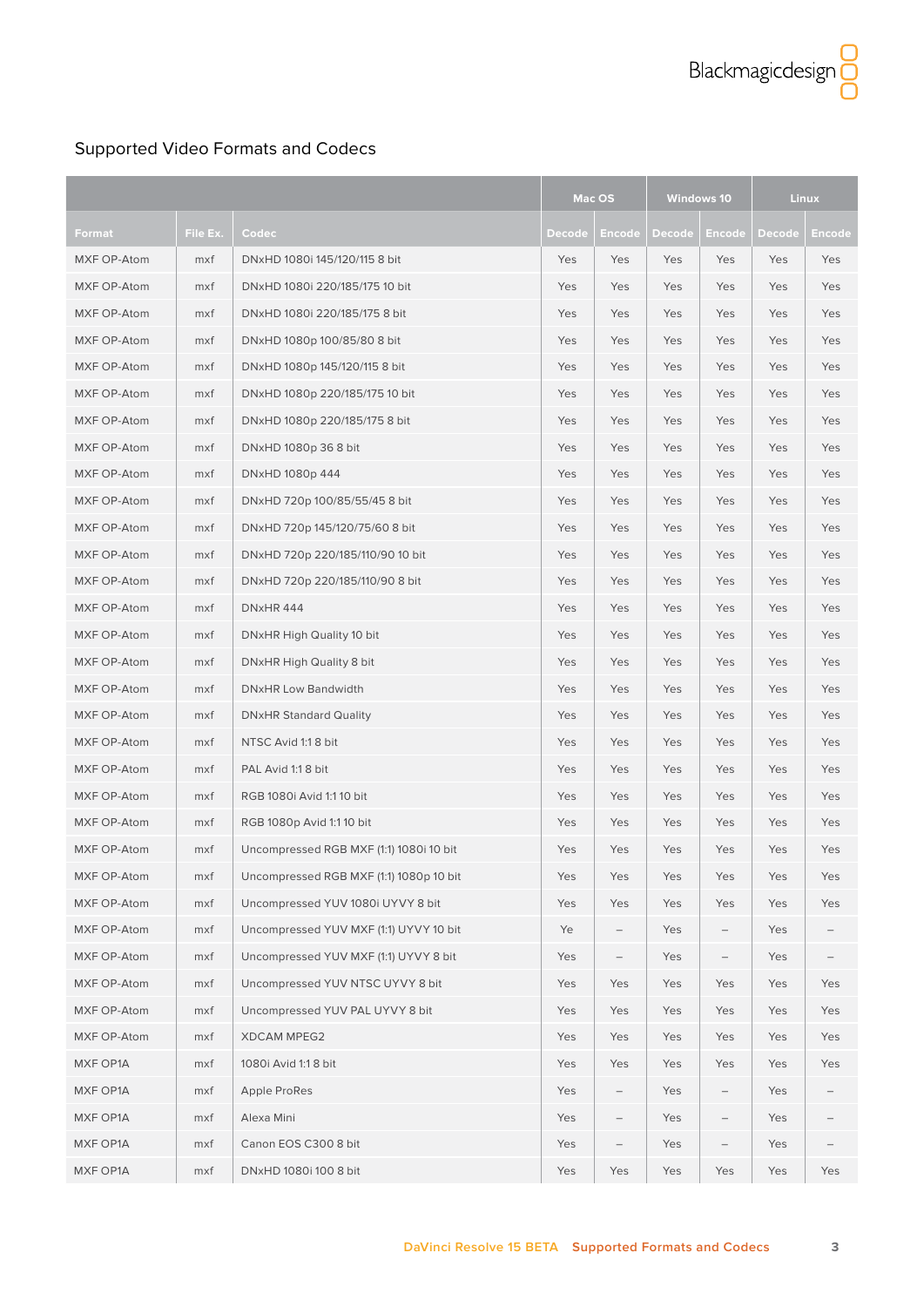|                 |          |                                             |        | Mac OS                   |               | <b>Windows 10</b> |               | <b>Linux</b>  |
|-----------------|----------|---------------------------------------------|--------|--------------------------|---------------|-------------------|---------------|---------------|
| Format          | File Ex. | Codec                                       | Decode | Encode                   | <b>Decode</b> | Encode            | <b>Decode</b> | <b>Encode</b> |
| <b>MXF OP1A</b> | mxf      | DNxHD 1080i 145/120/115 8 bit               | Yes    | Yes                      | Yes           | Yes               | Yes           | Yes           |
| MXF OP1A        | mxf      | DNxHD 1080i 220/185/175 10 bit              | Yes    | Yes                      | Yes           | Yes               | Yes           | Yes           |
| MXF OP1A        | mxf      | DNxHD 1080i 220/185/175 8 bit               | Yes    | Yes                      | Yes           | Yes               | Yes           | Yes           |
| MXF OP1A        | mxf      | DNxHD 1080p 100/85/80 8 bit                 | Yes    | Yes                      | Yes           | Yes               | Yes           | Yes           |
| MXF OP1A        | mxf      | DNxHD 1080p 145/120/115 8 bit               | Yes    | Yes                      | Yes           | Yes               | Yes           | Yes           |
| MXF OP1A        | mxf      | DNxHD 1080p 220/185/175 10 bit              | Yes    | Yes                      | Yes           | Yes               | Yes           | Yes           |
| MXF OP1A        | mxf      | DNxHD 1080p 220/185/175 8 bit               | Yes    | Yes                      | Yes           | Yes               | Yes           | Yes           |
| MXF OP1A        | mxf      | DNxHD 1080p 36 8 bit                        | Yes    | Yes                      | Yes           | Yes               | Yes           | Yes           |
| MXF OP1A        | mxf      | DNxHD 1080p 444                             | Yes    | Yes                      | Yes           | Yes               | Yes           | Yes           |
| MXF OP1A        | mxf      | DNxHD 720p 100/85/55/45 8 bit               | Yes    | Yes                      | Yes           | Yes               | Yes           | Yes           |
| MXF OP1A        | mxf      | DNxHD 720p 145/120/75/60 8 bit              | Yes    | Yes                      | Yes           | Yes               | Yes           | Yes           |
| MXF OP1A        | mxf      | DNxHD 720p 220/185/110/90 10 bit            | Yes    | Yes                      | Yes           | Yes               | Yes           | Yes           |
| MXF OP1A        | mxf      | DNxHD 720p 220/185/110/90 8 bit             | Yes    | Yes                      | Yes           | Yes               | Yes           | Yes           |
| MXF OP1A        | mxf      | DNxHR 444                                   | Yes    | Yes                      | Yes           | Yes               | Yes           | Yes           |
| MXF OP1A        | mxf      | DNxHR High Quality 10 bit                   | Yes    | Yes                      | Yes           | Yes               | Yes           | Yes           |
| MXF OP1A        | mxf      | DNxHR High Quality 8 bit                    | Yes    | Yes                      | Yes           | Yes               | Yes           | Yes           |
| MXF OP1A        | mxf      | <b>DNxHR Standard Quality</b>               | Yes    | Yes                      | Yes           | Yes               | Yes           | Yes           |
| MXF OP1A        | mxf      | DNxHR Low Bandwidth                         | Yes    | Yes                      | Yes           | Yes               | Yes           | Yes           |
| MXF OP1A        | mxf      | NTSC Avid 1:1 8 bit                         | Yes    | Yes                      | Yes           | Yes               | Yes           | Yes           |
| MXF OP1A        | mxf      | PAL Avid 1:1 8 bit                          | Yes    | Yes                      | Yes           | Yes               | Yes           | Yes           |
| MXF OP1A        | mxf      | Panasonic XAVC-I 4K Varicam 35 MPEG4 10 bit | Yes    | $\overline{\phantom{a}}$ | Yes           | -                 | Yes           |               |
| MXF OP1A        | mxf      | RGB 1080i Avid 1:110 bit                    | Yes    | Yes                      | Yes           | Yes               | Yes           | Yes           |
| MXF OP1A        | mxf      | RGB 1080p Avid 1:1 10 bit                   | Yes    | Yes                      | Yes           | Yes               | Yes           | Yes           |
| MXF OP1A        | mxf      | Sony F55, X-OCN LT                          | Yes    |                          | Yes           |                   | Yes           |               |
| MXF OP1A        | mxf      | Sony F55, X-OCN ST                          | Yes    |                          | Yes           |                   | Yes           |               |
| MXF OP1A        | mxf      | Sony FS700, Z100 8 & 16 bit                 | Yes    |                          | Yes           |                   | Yes           |               |
| MXF OP1A        | mxf      | Sony MPEG4 422 (255Mbit)                    | Yes    | Yes                      | Yes           | Yes               | Yes           | Yes           |
| MXF OP1A        | mxf      | Sony MPEG4 422 (450Mbit)                    | Yes    | Yes                      | Yes           | Yes               | Yes           | Yes           |
| MXF OP1A        | mxf      | Sony MPEG4 444 (450Mbit)                    | Yes    | Yes                      | Yes           | Yes               | Yes           | Yes           |
| MXF OP1A        | mxf      | Sony XAVC Intra CBG 100 1280x720            | Yes    | Yes                      | Yes           | Yes               | Yes           | Yes           |
| MXF OP1A        | mxf      | Sony XAVC Intra CBG 100 1920x1080           | Yes    | Yes                      | Yes           | Yes               | Yes           | Yes           |
| MXF OP1A        | mxf      | Sony XAVC Intra CBG 100 2040x1080           | Yes    | Yes                      | Yes           | Yes               | Yes           | Yes           |
| MXF OP1A        | mxf      | Sony XAVC Intra CBG 200 1920x1080           | Yes    | Yes                      | Yes           | Yes               | Yes           | Yes           |
| MXF OP1A        | mxf      | Sony XAVC Intra CBG 300 3840x2160           | Yes    | Yes                      | Yes           | Yes               | Yes           | Yes           |
| MXF OP1A        | mxf      | Sony XAVC Intra CBG 300 4096x2160           | Yes    | Yes                      | Yes           | Yes               | Yes           | Yes           |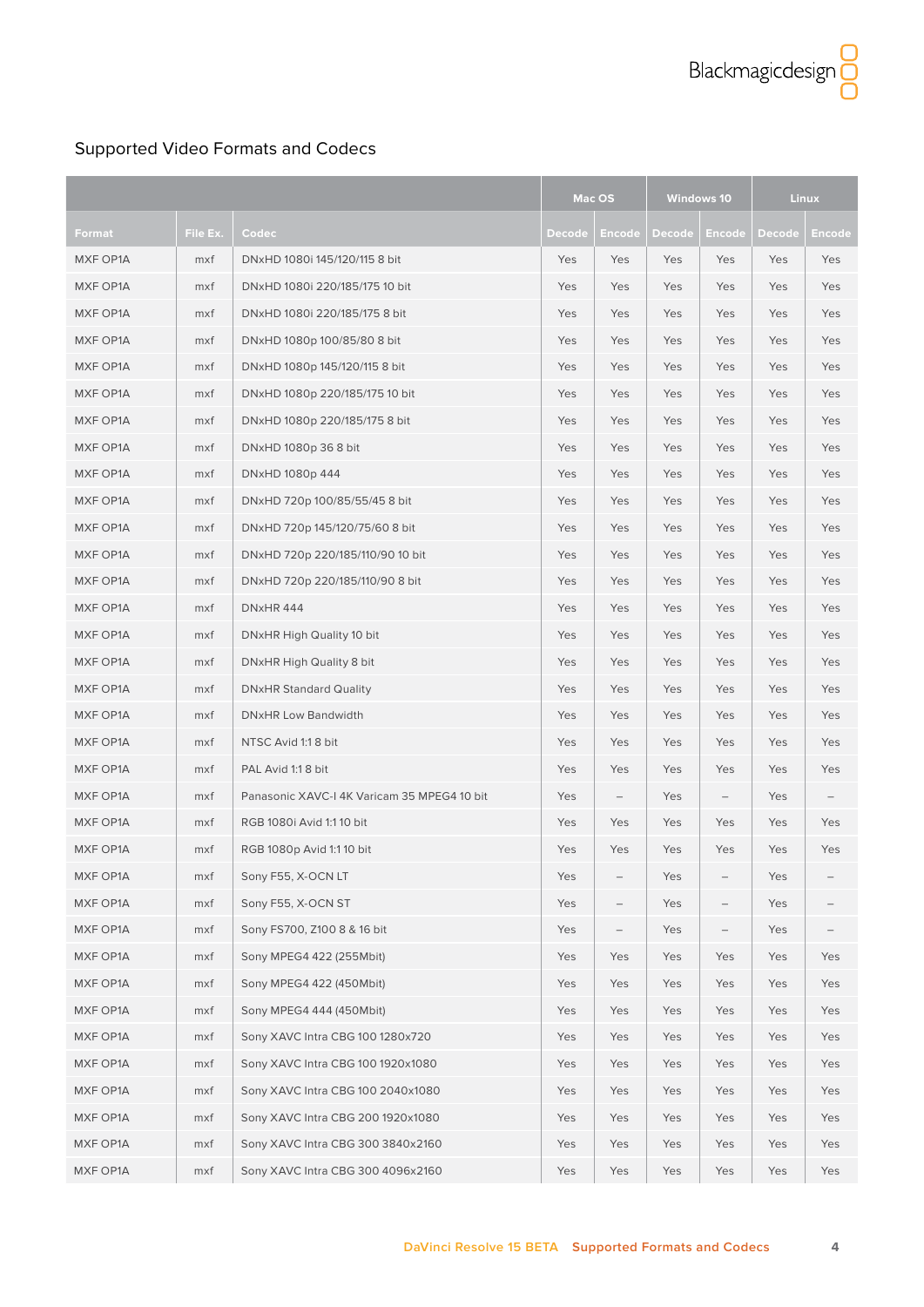|                 |          |                                                 | Mac OS |                          |        | <b>Windows 10</b> |               | <b>Linux</b>  |
|-----------------|----------|-------------------------------------------------|--------|--------------------------|--------|-------------------|---------------|---------------|
| Format          | File Ex. | Codec                                           | Decode | Encode                   | Decode | Encode            | <b>Decode</b> | <b>Encode</b> |
| MXF OP1A        | mxf      | Sony XAVC Intra CBG 480 3840x2160               | Yes    | Yes                      | Yes    | Yes               | Yes           | Yes           |
| <b>MXF OP1A</b> | mxf      | Sony XAVC Intra CBG 480 4096x2160               | Yes    | Yes                      | Yes    | Yes               | Yes           | Yes           |
| MXF OP1A        | mxf      | Sony XAVC Intra CBG 50 1440x1080                | Yes    | Yes                      | Yes    | Yes               | Yes           | Yes           |
| MXF OP1A        | mxf      | Sony XAVC Intra VBR 100 2048x1080               | Yes    | Yes                      | Yes    | Yes               | Yes           | Yes           |
| MXF OP1A        | mxf      | Sony XAVC Intra VBR 300 3840x2160               | Yes    | Yes                      | Yes    | Yes               | Yes           | Yes           |
| MXF OP1A        | mxf      | Sony XAVC Intra VBR 300 4096x2160               | Yes    | Yes                      | Yes    | Yes               | Yes           | Yes           |
| MXF OP1A        | mxf      | Sony XAVC Intra VBR 480 3840x2160               | Yes    | Yes                      | Yes    | Yes               | Yes           | Yes           |
| MXF OP1A        | mxf      | Sony XAVC Intra VBR 480 4096x2160               | Yes    | Yes                      | Yes    | Yes               | Yes           | Yes           |
| MXF OP1A        | mxf      | Sony XDCAM EX HQ 4:2:0 1080i25 (35 Mb/s VBR)    | Yes    |                          | Yes    |                   | Yes           |               |
| MXF OP1A        | mxf      | Sony XDCAM EX HQ 4:2:0 1080i59.94 (35 Mb/s VBR) | Yes    |                          | Yes    |                   | Yes           |               |
| MXF OP1A        | mxf      | Sony XDCAM EX HQ 4:2:0 1080p23.98 (35 Mb/s VBR) | Yes    |                          | Yes    |                   | Yes           |               |
| MXF OP1A        | mxf      | Sony XDCAM EX HQ 4:2:0 1080p25 (35 Mb/s VBR)    | Yes    |                          | Yes    |                   | Yes           |               |
| MXF OP1A        | mxf      | Sony XDCAM EX HQ 4:2:0 1080p29.97 (35 Mb/s VBR) | Yes    |                          | Yes    |                   | Yes           |               |
| MXF OP1A        | mxf      | Sony XDCAM EX HQ 4:2:0 720p23.98 (35 Mb/s VBR)  | Yes    |                          | Yes    |                   | Yes           |               |
| MXF OP1A        | mxf      | Sony XDCAM EX HQ 4:2:0 720p25 (35 Mb/s VBR)     | Yes    |                          | Yes    |                   | Yes           |               |
| MXF OP1A        | mxf      | Sony XDCAM EX HQ 4:2:0 720p29.97 (35 Mb/s VBR)  | Yes    |                          | Yes    |                   | Yes           |               |
| MXF OP1A        | mxf      | Sony XDCAM EX HQ 4:2:0 720p50 (35 Mb/s VBR)     | Yes    |                          | Yes    |                   | Yes           |               |
| MXF OP1A        | mxf      | Sony XDCAM EX HQ 4:2:0 720p59.94 (35 Mb/s VBR)  | Yes    | $\overline{\phantom{0}}$ | Yes    |                   | Yes           |               |
| <b>MXF OP1A</b> | mxf      | Sony XDCAM EX SP 4:2:0 1080p23.98 (25 Mb/s CBR) | Yes    |                          | Yes    |                   | Yes           |               |
| MXF OP1A        | mxf      | Sony XDCAM EX SP 4:2:0 1080p25 (25 Mb/s CBR)    | Yes    |                          | Yes    |                   | Yes           |               |
| MXF OP1A        | mxf      | Sony XDCAM EX SP 4:2:0 1080p29.97 (25 Mb/s CBR) | Yes    |                          | Yes    |                   | Yes           |               |
| MXF OP1A        | mxf      | Sony XDCAM HD HQ 4:2:0 1080i50 (35 Mb/s)        | Yes    |                          | Yes    |                   | Yes           |               |
| <b>MXF OP1A</b> | mxf      | Sony XDCAM HD HQ 4:2:0 1080159.94 (35 Mb/s)     | Yes    |                          | Yes    |                   | Yes           |               |
| MXF OP1A        | mxf      | Sony XDCAM HD HQ 4:2:0 1080p23.98 (35 Mb/s)     | Yes    |                          | Yes    |                   | Yes           |               |
| MXF OP1A        | mxf      | Sony XDCAM HD HQ 4:2:0 1080p25 (35 Mb/s)        | Yes    |                          | Yes    |                   | Yes           |               |
| MXF OP1A        | mxf      | Sony XDCAM HD HQ 4:2:0 1080p29.97 (35 Mb/s)     | Yes    |                          | Yes    |                   | Yes           |               |
| MXF OP1A        | mxf      | Sony XDCAM HD HQ 4:2:2 1080i50 (50 Mb/s)        | Yes    |                          | Yes    |                   | Yes           |               |
| MXF OP1A        | mxf      | Sony XDCAM HD HQ 4:2:2 1080p23.98 (50 Mb/s)     | Yes    |                          | Yes    |                   | Yes           |               |
| MXF OP1A        | mxf      | Sony XDCAM HD HQ 4:2:2 1080p25 (50 Mb/s)        | Yes    |                          | Yes    |                   | Yes           |               |
| MXF OP1A        | mxf      | Sony XDCAM HD HQ 4:2:2 1080p29.97 (50 Mb/s)     | Yes    |                          | Yes    |                   | Yes           |               |
| MXF OP1A        | mxf      | Sony XDCAM HD HQ 4:2:2 1080p59.94 (50 Mb/s)     | Yes    |                          | Yes    |                   | Yes           |               |
| MXF OP1A        | mxf      | Sony XDCAM HD HQ 4:2:2 720p23.98 (50 Mb/s)      | Yes    |                          | Yes    |                   | Yes           |               |
| MXF OP1A        | mxf      | Sony XDCAM HD HQ 4:2:2 720p25 (50 Mb/s)         | Yes    |                          | Yes    |                   | Yes           |               |
| MXF OP1A        | mxf      | Sony XDCAM HD HQ 4:2:2 720p29.97 (50 Mb/s)      | Yes    |                          | Yes    |                   | Yes           |               |
| MXF OP1A        | mxf      | Sony XDCAM HD HQ 4:2:2 720p50 (50 Mb/s)         | Yes    |                          | Yes    |                   | Yes           |               |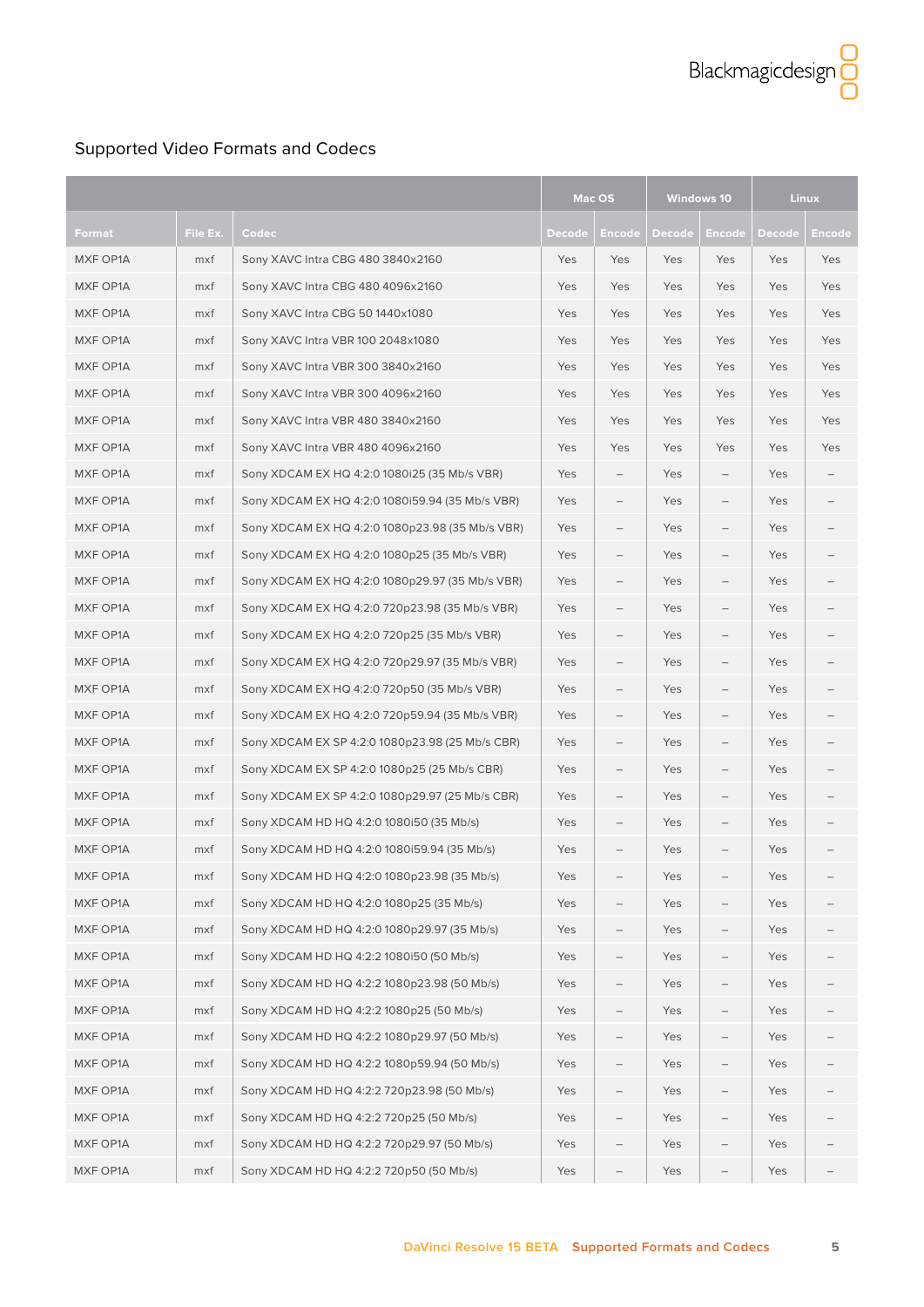|                 |          |                                                 | Mac OS        |                          | <b>Windows 10</b> |                          |               | Linux            |
|-----------------|----------|-------------------------------------------------|---------------|--------------------------|-------------------|--------------------------|---------------|------------------|
| Format          | File Ex. | Codec                                           | <b>Decode</b> | Encode                   | Decode            | Encode                   | <b>Decode</b> | Encode           |
| <b>MXF OP1A</b> | mxf      | Sony XDCAM HD HQ 4:2:2 720p59.94 (50 Mb/s)      | Yes           |                          | Yes               |                          | Yes           |                  |
| MXF OP1A        | mxf      | Sony XDCAM HD LP 4:2:0 1080i50 (18 Mb/s CBR)    | Yes           | $\overline{\phantom{0}}$ | Yes               |                          | Yes           |                  |
| MXF OP1A        | mxf      | Sony XDCAM HD LP 4:2:0 1080i59.94 (18 Mb/s CBR) | Yes           |                          | Yes               |                          | Yes           |                  |
| MXF OP1A        | mxf      | Sony XDCAM HD LP 4:2:0 1080p23.98 (18 Mb/s CBR) | Yes           |                          | Yes               |                          | Yes           |                  |
| MXF OP1A        | mxf      | Sony XDCAM HD LP 4:2:0 1080p25 (18 Mb/s CBR)    | Yes           |                          | Yes               |                          | Yes           |                  |
| MXF OP1A        | mxf      | Sony XDCAM HD LP 4:2:0 1080p29.97 (18 Mb/s CBR) | Yes           |                          | Yes               |                          | Yes           |                  |
| MXF OP1A        | mxf      | Sony XDCAM HD SP 4:2:0 1080p23.98 (25 Mb/s)     | Yes           | $\overline{\phantom{0}}$ | Yes               | $\overline{\phantom{0}}$ | Yes           |                  |
| MXF OP1A        | mxf      | Sony XDCAM HD SP 4:2:0 1080p25 (25 Mb/s)        | Yes           |                          | Yes               |                          | Yes           |                  |
| MXF OP1A        | mxf      | Sony XDCAM HD SP 4:2:0 1080p29.97 (25 Mb/s)     | Yes           |                          | Yes               |                          | Yes           |                  |
| MXF OP1A        | mxf      | <b>XDCAM MPEG2</b>                              | Yes           | Yes                      | Yes               | Yes                      | Yes           | Yes              |
| Nikon RAW       | nef      | Nikon Electronic Format                         | Yes           | $-$                      | Yes               | $\overline{\phantom{0}}$ | Yes           |                  |
| OpenEXR         | exr      | Compressed DWAA & QWAB                          | Yes           | Yes                      | Yes               | Yes                      | Yes           | Yes              |
| OpenEXR         | exr      | Compressed ZIP, RLE & PIZ formats 16 bit        | Yes           | Yes                      | Yes               | Yes                      | Yes           | Yes              |
| OpenEXR         | exr      | Multiple Layer ZIP, RLE & PIZ formats 16 bit    | Yes           |                          | Yes               |                          | Yes           |                  |
| OpenEXR         | exr      | Uncompressed RGB 16 bit                         | Yes           | Yes                      | Yes               | Yes                      | Yes           | Yes              |
| Quicktime       | mov      | Apple ProRes 422                                | Yes           | Yes                      | Yes               | $\qquad \qquad -$        | Yes           | Yes <sup>2</sup> |
| Quicktime       | mov      | Apple ProRes 422 (HQ)                           | Yes           | Yes                      | Yes               |                          | Yes           | Yes <sup>2</sup> |
| Quicktime       | mov      | Apple ProRes 422 (LT)                           | Yes           | Yes                      | Yes               |                          | Yes           | Yes <sup>2</sup> |
| Quicktime       | mov      | Apple ProRes 422 (Proxy)                        | Yes           | Yes                      | Yes               |                          | Yes           | Yes <sup>2</sup> |
| Quicktime       | mov      | Apple ProRes 4444 RGBA 16 bit                   | Yes           | Yes                      | Yes               |                          | Yes           | Yes <sup>2</sup> |
| Quicktime       | mov      | Apple ProRes 4444 XQ 16 bit                     | Yes           | Yes                      | Yes               |                          | Yes           | Yes <sup>2</sup> |
| Quicktime       | mov      | Cineform 3D 16 bit                              | Yes           |                          | Yes               |                          | Yes           |                  |
| Quicktime       | mov      | Cineform RGB 10 & 16 bit                        | Yes           | Yes                      | Yes               | Yes                      | Yes           |                  |
| Quicktime       | mov      | Cineform YUV 10 bit                             | Yes           | Yes                      | Yes               | Yes                      | Yes           |                  |
| Quicktime       | mov      | DNxHD 1080i 100 8 bit                           | Yes           | Yes                      | Yes               | Yes                      | Yes           | Yes              |
| Quicktime       | mov      | DNxHD 1080i 145/120/115 8 bit                   | Yes           | Yes                      | Yes               | Yes                      | Yes           | Yes              |
| Quicktime       | mov      | DNxHD 1080i 220/185/175 10 bit                  | Yes           | Yes                      | Yes               | Yes                      | Yes           | Yes              |
| Quicktime       | mov      | DNxHD 1080i 220/185/175 8 bit                   | Yes           | Yes                      | Yes               | Yes                      | Yes           | Yes              |
| Quicktime       | mov      | DNxHD 1080p 100/85/80 100 8 bit                 | Yes           | Yes                      | Yes               | Yes                      | Yes           | Yes              |
| Quicktime       | mov      | DNxHD 1080p 145/120/115 8 bit                   | Yes           | Yes                      | Yes               | Yes                      | Yes           | Yes              |
| Quicktime       | mov      | DNxHD 1080p 220/185/175 10 bit                  | Yes           | Yes                      | Yes               | Yes                      | Yes           | Yes              |
| Quicktime       | mov      | DNxHD 1080p 220/185/175 8 bit                   | Yes           | Yes                      | Yes               | Yes                      | Yes           | Yes              |
| Quicktime       | mov      | DNxHD 1080p 36 8 bit                            | Yes           | Yes                      | Yes               | Yes                      | Yes           | Yes              |
| Quicktime       | mov      | DNxHD 444 1080p                                 | Yes           | Yes                      | Yes               | Yes                      | Yes           | Yes              |
| Quicktime       | mov      | DNxHD 720p 100/85/55/45 100 8 bit               | Yes           | Yes                      | Yes               | Yes                      | Yes           | Yes              |

<sup>2</sup> Requires Advance Panel License Dongle.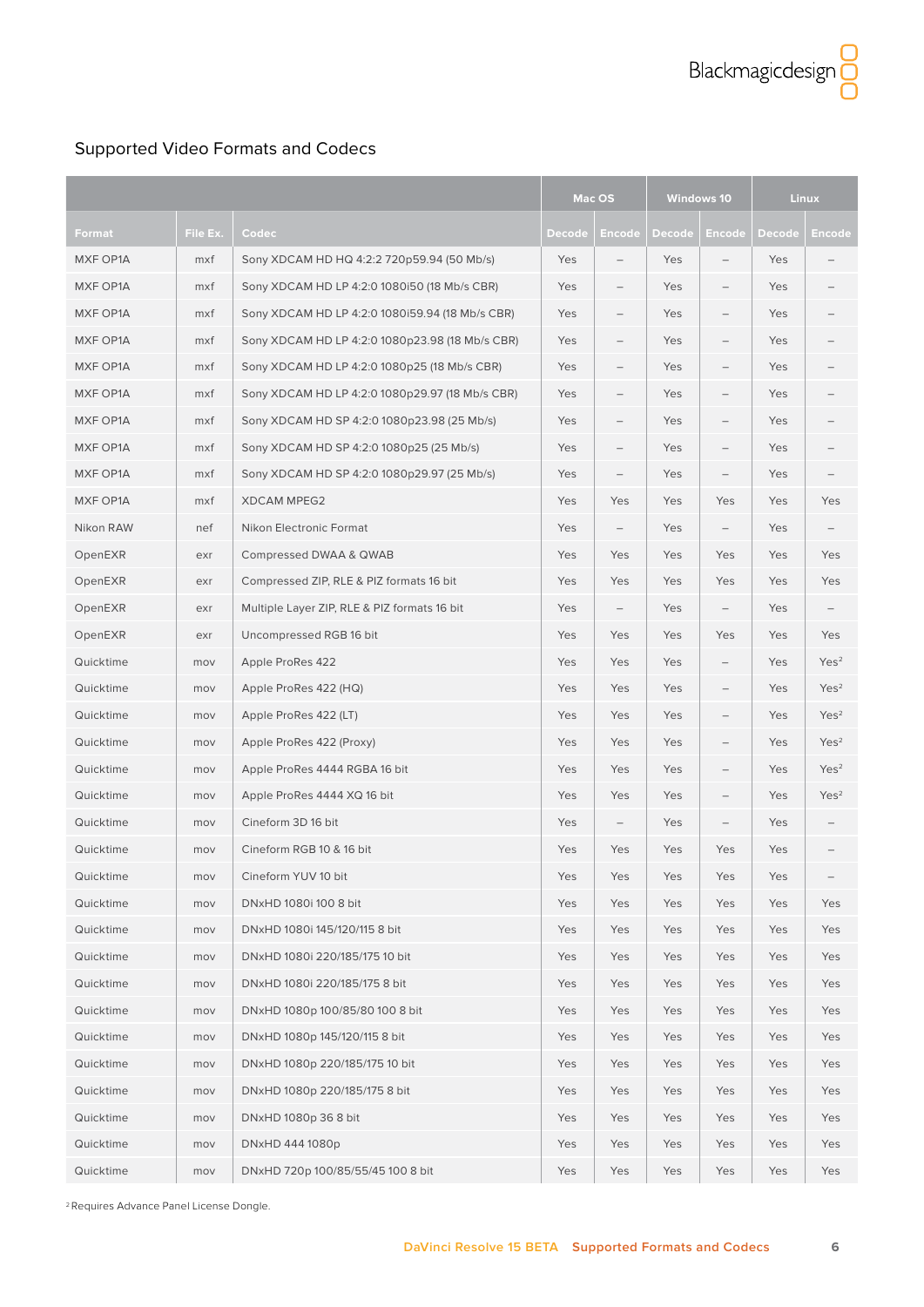|           |          |                                    | Mac OS        |                   | <b>Windows 10</b>        |                   | <b>Linux</b>      |        |
|-----------|----------|------------------------------------|---------------|-------------------|--------------------------|-------------------|-------------------|--------|
| Format    | File Ex. | Codec                              | <b>Decode</b> | <b>Encode</b>     | <b>Decode</b>            | <b>Encode</b>     | <b>Decode</b>     | Encode |
| Quicktime | mov      | DNxHD 720p 145/120/75/60 8 bit     | Yes           | Yes               | Yes                      | Yes               | Yes               | Yes    |
| Quicktime | mov      | DNxHD 720p 220/185/110/90 10 bit   | Yes           | Yes               | Yes                      | Yes               | Yes               | Yes    |
| Quicktime | mov      | DNxHD 720p 220/185/110/90 8 bit    | Yes           | Yes               | Yes                      | Yes               | Yes               | Yes    |
| Quicktime | mov      | <b>DNxHR Low Bandwidth</b>         | Yes           | Yes               | Yes                      | Yes               | Yes               | Yes    |
| Quicktime | mov      | <b>DNxHR Standard Quality</b>      | Yes           | Yes               | Yes                      | Yes               | Yes               | Yes    |
| Quicktime | mov      | DNxHR 444                          | Yes           | Yes               | Yes                      | Yes               | Yes               | Yes    |
| Quicktime | mov      | DNxHR High Quality 8 bit           | Yes           | Yes               | Yes                      | Yes               | Yes               | Yes    |
| Quicktime | mov      | DNxHR High Quality 10 bit          | Yes           | Yes               | Yes                      | Yes               | Yes               | Yes    |
| Quicktime | mov      | Grass Valley HQ 1920x1080          | Yes           | Yes               | Yes                      | Yes               | Yes               | Yes    |
| Quicktime | mov      | Grass Valley HQ 1440x1080          | Yes           | Yes               | Yes                      | Yes               | Yes               | Yes    |
| Quicktime | mov      | Grass Valley HQ 1280x1080          | Yes           | Yes               | Yes                      | Yes               | Yes               | Yes    |
| Quicktime | mov      | Grass Valley HQ 1280x720           | Yes           | Yes               | Yes                      | Yes               | Yes               | Yes    |
| Quicktime | mov      | Grass Valley HQ 720x576            | Yes           | Yes               | Yes                      | Yes               | Yes               | Yes    |
| Quicktime | mov      | Grass Valley HQ 720x486            | Yes           | Yes               | Yes                      | Yes               | Yes               | Yes    |
| Quicktime | mov      | Grass Valley HQ 720x480            | Yes           | Yes               | Yes                      | Yes               | Yes               | Yes    |
| Quicktime | mov      | Grass Valley HQ 8 bit              | Yes           | Yes               | Yes                      | Yes               | Yes               | Yes    |
| Quicktime | mov      | Grass Valley HQX 16 bit            | Yes           | Yes               | Yes                      | Yes               | Yes               | Yes    |
| Quicktime | mov      | H.264                              | Yes           | Yes               | Yes                      | Yes               | Yes               | Yes    |
| Quicktime | mov      | H.264 8 bit                        | Yes           | Yes               | Yes                      | Yes               | Yes               |        |
| Quicktime | mov      | <b>HEVC H.265</b>                  | Yes           | $\qquad \qquad -$ | $\overline{\phantom{a}}$ | $\qquad \qquad -$ | $\qquad \qquad -$ |        |
| Quicktime | mov      | Motion JPEG 8 bit                  | Yes           |                   | Yes                      |                   | Yes               | Yes    |
| Quicktime | mov      | Motion JPEG A 8 bit                |               |                   |                          |                   | Yes               | Yes    |
| Quicktime | mov      | MPEG4                              |               |                   |                          |                   | Yes               | Yes    |
| Quicktime | mov      | MPEG4 8 bit                        | Yes           |                   | Yes                      | $\qquad \qquad -$ | Yes               |        |
| Quicktime | mov      | MPEG4 Video                        |               |                   | Yes                      | Yes               |                   |        |
| Quicktime | mov      | Photo JPEG                         | Yes           | Yes               | Yes                      | Yes               | Yes               |        |
| Quicktime | mov      | Uncompressed ARGB 8 bit            | Yes           | Yes               |                          |                   |                   |        |
| Quicktime | mov      | Uncompressed BGRA, ARGB 8 bit      | Yes           | Yes               | Yes                      | Yes               | Yes               |        |
| Quicktime | mov      | Uncompressed RGB 10 bit            | Yes           | Yes               | Yes                      | Yes               | Yes               |        |
| Quicktime | mov      | Uncompressed RGB 8 bit             | Yes           | Yes               | Yes                      | Yes               | Yes               | Yes    |
| Quicktime | mov      | Uncompressed YUV (UYVY) 8 & 10 bit | Yes           | Yes               | Yes                      | Yes               | Yes               |        |
| Quicktime | mov      | VP9 420 8-bit                      | Yes           | Yes               | Yes                      |                   |                   |        |
| Quicktime | mov      | VP9 422 8-bit                      | Yes           | Yes               | Yes                      |                   |                   |        |
| Quicktime | mov      | VP9 420 10-bit                     | Yes           | Yes               | Yes                      |                   |                   |        |
| Quicktime | mov      | VP9 422 10-bit                     | Yes           | Yes               | Yes                      |                   |                   |        |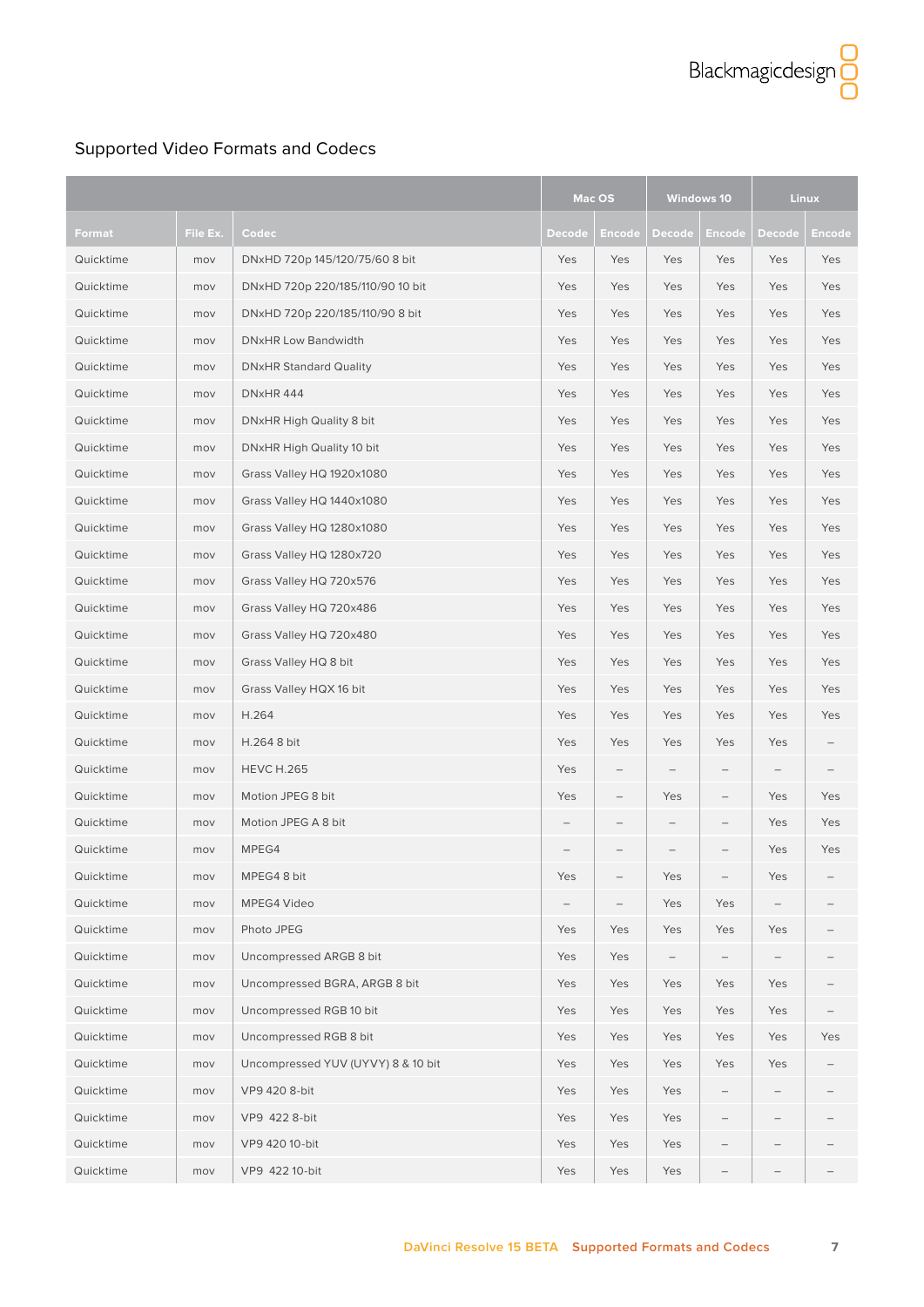<span id="page-7-0"></span>

|             |          |                                | Mac OS        |                          | <b>Windows 10</b> |                          | <b>Linux</b>  |               |
|-------------|----------|--------------------------------|---------------|--------------------------|-------------------|--------------------------|---------------|---------------|
| Format      | File Ex. | Codec                          | <b>Decode</b> | <b>Encode</b>            | <b>Decode</b>     | <b>Encode</b>            | <b>Decode</b> | <b>Encode</b> |
| Quicktime   | mov      | VP9 420 12-bit                 | Yes           | Yes                      | Yes               | $\overline{\phantom{0}}$ |               |               |
| Quicktime   | mov      | VP9 422 12-bit                 | Yes           | Yes                      | Yes               | $\overline{\phantom{0}}$ |               |               |
| Quicktime   | mov      | <b>XAVC MPEG4</b>              | Yes           | $\qquad \qquad -$        | Yes               | $\overline{\phantom{0}}$ | Yes           |               |
| Quicktime   | mp4      | H.264                          | Yes           | $\qquad \qquad -$        | Yes               | $\overline{\phantom{m}}$ | Yes           |               |
| Quicktime   | mp4      | H.264 (Sony XAVCs)             | Yes           | $\overline{\phantom{0}}$ | Yes               | $\overline{\phantom{m}}$ | Yes           |               |
| Quicktime   | mp4      | <b>HEVC H.265</b>              | Yes           | $\overline{\phantom{0}}$ | Yes               | $\overline{\phantom{m}}$ | Yes           |               |
| <b>RED</b>  | r3d      | 8, 10 & 16 bit & HDRx          | Yes           | $\qquad \qquad -$        | Yes               | $\overline{\phantom{m}}$ | Yes           |               |
| <b>RED</b>  | r3d      | Monochrome 8, 10 & 16 bit      | Yes           | $\overline{\phantom{a}}$ | Yes               | $\overline{\phantom{m}}$ | Yes           |               |
| <b>TIFF</b> | tif      | RGB 8 & 16 bit                 | Yes           | Yes                      | Yes               | Yes                      | Yes           | Yes           |
| <b>TIFF</b> | tif      | RGB, LZW compressed 8 & 16 bit | Yes           | Yes                      | Yes               | Yes                      | Yes           | Yes           |
| <b>TIFF</b> | tif      | XYZ 16 bit                     | Yes           | Yes                      | Yes               | Yes                      | Yes           | Yes           |
| <b>TIFF</b> | tif      | XYZ LZW compressed 16 bit      | Yes           | Yes                      | Yes               | Yes                      | Yes           | Yes           |
| <b>VRV</b>  | vrw      | Panasonic Raw 10 bit           | Yes           | $\overline{\phantom{0}}$ | Yes               | $\overline{\phantom{m}}$ | Yes           |               |

Specifications format and codec support subject to change without notice.

#### Supported Video Formats and Codecs types available with Final Cut Pro X installed

|           |          |                                      | <b>Mac OS</b> |                          | <b>Windows 10</b>        |               |                          | <b>Linux</b>  |
|-----------|----------|--------------------------------------|---------------|--------------------------|--------------------------|---------------|--------------------------|---------------|
| Format    | File Ex. | Codec                                | <b>Decode</b> | <b>Encode</b>            | <b>Decode</b>            | <b>Encode</b> | <b>Decode</b>            | <b>Encode</b> |
| Quicktime | mov      | Apple MPEG IMX NTSC 525/60 30 Mb/s   | Yes           | $\qquad \qquad -$        |                          |               | $\qquad \qquad -$        |               |
| Quicktime | mov      | Apple MPEG IMX PAL 625/50 30 Mb/s    | Yes           | $\qquad \qquad -$        | $\overline{\phantom{0}}$ |               | $\qquad \qquad -$        |               |
| Quicktime | mov      | Apple MPEG IMX NTSC 525/60 40 Mb/s   | Yes           | $\qquad \qquad -$        |                          |               | $\qquad \qquad -$        |               |
| Quicktime | mov      | Apple MPEG IMX PAL 625/50 40 Mb/s    | Yes           | $\qquad \qquad -$        |                          |               | $\qquad \qquad -$        |               |
| Quicktime | mov      | Apple MPEG IMX NTSC 525/60 50 Mb/s   | Yes           | $\qquad \qquad -$        | $\overline{\phantom{0}}$ |               | $\overline{\phantom{m}}$ |               |
| Quicktime | mov      | Apple MPEG IMX PAL 625/50 50 Mb/s    | Yes           | $\qquad \qquad -$        | $\overline{\phantom{0}}$ |               | $\overline{\phantom{m}}$ |               |
| Quicktime | mov      | Apple XDCAM EX 720p24 (35 Mb/s VBR)  | Yes           | $\qquad \qquad -$        | $\qquad \qquad -$        |               | $\overline{\phantom{0}}$ |               |
| Quicktime | mov      | Apple XDCAM EX 720p25 (35 Mb/s VBR)  | Yes           | $\overline{\phantom{0}}$ | $\qquad \qquad -$        |               | $\qquad \qquad -$        |               |
| Quicktime | mov      | Apple XDCAM EX 720p30 (35 Mb/s VBR)  | Yes           | $\overline{\phantom{0}}$ | $\qquad \qquad -$        |               | $\qquad \qquad -$        |               |
| Quicktime | mov      | Apple XDCAM EX 720p50 (35 Mb/s VBR)  | Yes           | $\overline{\phantom{0}}$ | $\overline{\phantom{a}}$ |               | $\overline{\phantom{a}}$ |               |
| Quicktime | mov      | Apple XDCAM EX 720p60 (35 Mb/s VBR)  | Yes           | $\overline{\phantom{0}}$ |                          |               |                          |               |
| Quicktime | mov      | Apple XDCAM EX 1080i50 (35 Mb/s VBR) | Yes           | $\overline{\phantom{0}}$ |                          |               |                          |               |
| Quicktime | mov      | Apple XDCAM EX 1080i60 (35 Mb/s VBR) | Yes           | $\overline{\phantom{0}}$ | $\qquad \qquad -$        |               | $\overline{\phantom{0}}$ |               |
| Quicktime | mov      | Apple XDCAM EX 1080p24 (35 Mb/s VBR) | Yes           | $\overline{\phantom{0}}$ | $\qquad \qquad -$        |               | $\qquad \qquad -$        |               |
| Quicktime | mov      | Apple XDCAM EX 1080p25 (35 Mb/s VBR) | Yes           |                          |                          |               |                          |               |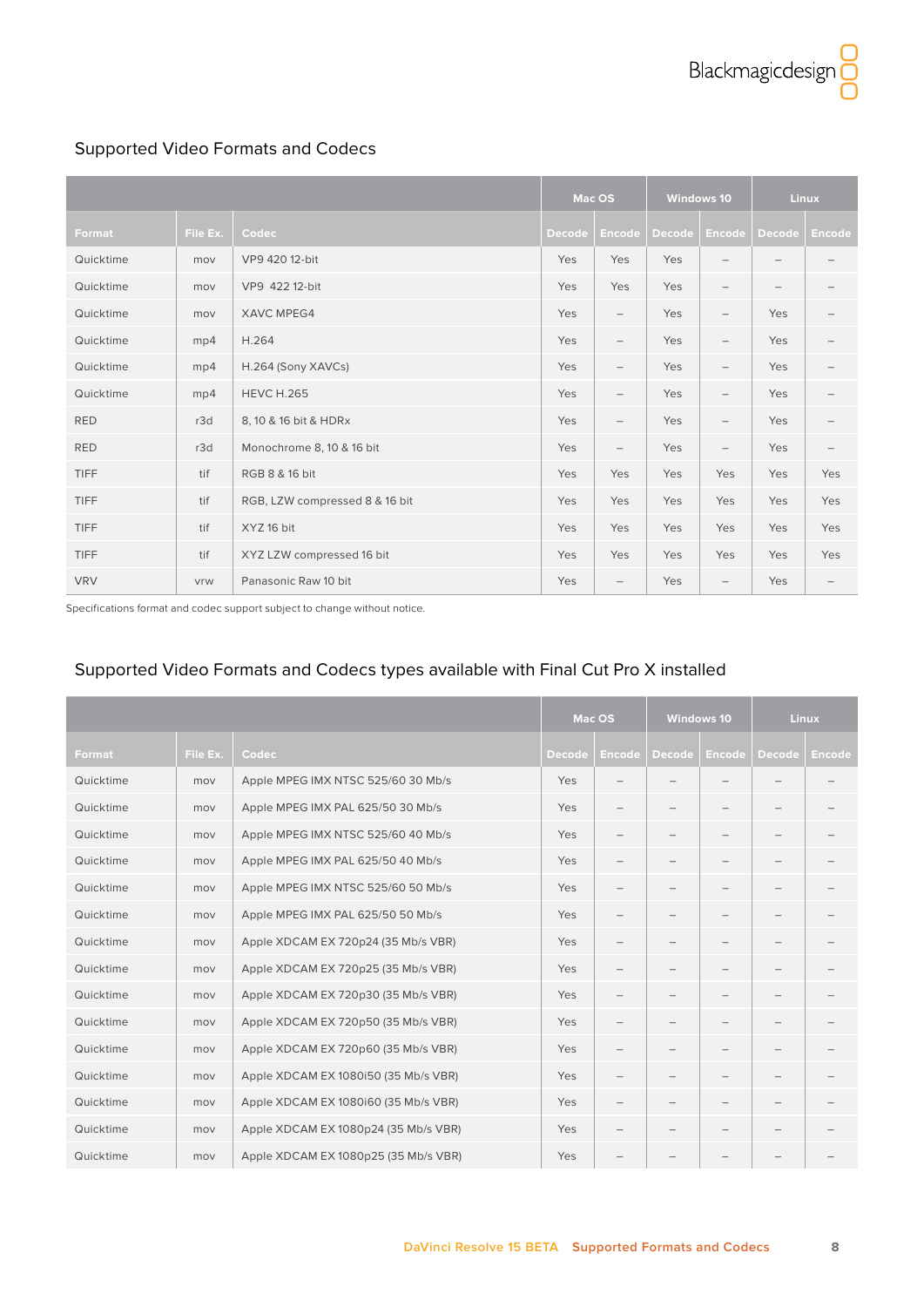|           |          |                                            | Mac OS        |                          | <b>Windows 10</b>        |        | <b>Linux</b> |        |
|-----------|----------|--------------------------------------------|---------------|--------------------------|--------------------------|--------|--------------|--------|
| Format    | File Ex. | Codec                                      | <b>Decode</b> | <u>Encode</u>            | Decode                   | Encode | Decode       | Encode |
| Quicktime | mov      | Apple XDCAM EX 1080p30 (35 Mb/s VBR)       | Yes           |                          |                          |        |              |        |
| Quicktime | mov      | Apple XDCAM HD 4:2:0 1080i50 (35 Mb/s CBR) | Yes           |                          |                          |        |              |        |
| Quicktime | mov      | Apple XDCAM HD 4:2:0 1080i50 (35 Mb/s VBR) | Yes           |                          |                          |        |              |        |
| Quicktime | mov      | Apple XDCAM HD 4:2:0 1080i60 (35 Mb/s CBR) | Yes           | $\qquad \qquad -$        | $\qquad \qquad -$        |        |              |        |
| Quicktime | mov      | Apple XDCAM HD 4:2:0 1080i60 (35 Mb/s VBR) | Yes           |                          |                          |        |              |        |
| Quicktime | mov      | Apple XDCAM HD 4:2:0 1080p24 (35 Mb/s CBR) | Yes           |                          |                          |        |              |        |
| Quicktime | mov      | Apple XDCAM HD 4:2:0 1080p24 (35 Mb/s VBR) | Yes           |                          |                          |        |              |        |
| Quicktime | mov      | Apple XDCAM HD 4:2:0 1080p25 (35 Mb/s CBR) | Yes           |                          |                          |        |              |        |
| Quicktime | mov      | Apple XDCAM HD 4:2:0 1080p25 (35 Mb/s VBR) | Yes           |                          |                          |        |              |        |
| Quicktime | mov      | Apple XDCAM HD 4:2:0 1080p30 (35 Mb/s CBR) | Yes           |                          |                          |        |              |        |
| Quicktime | mov      | Apple XDCAM HD 4:2:0 1080p30 (35 Mb/s VBR) | Yes           |                          |                          |        |              |        |
| Quicktime | mov      | Apple XDCAM HD 4:2:2 720p50 (50 Mb/s CBR)  | Yes           |                          | $\qquad \qquad -$        |        | -            |        |
| Quicktime | mov      | Apple XDCAM HD 4:2:2 720p60 (50 Mb/s CBR)  | Yes           |                          |                          |        |              |        |
| Quicktime | mov      | Apple XDCAM HD 4:2:2 1080i50 (50 Mb/s CBR) | Yes           |                          |                          |        |              |        |
| Quicktime | mov      | Apple XDCAM HD 4:2:2 1080i60 (50 Mb/s CBR) | Yes           |                          |                          |        |              |        |
| Quicktime | mov      | Apple XDCAM HD 4:2:2 1080p24 (50 Mb/s CBR) | Yes           |                          |                          |        |              |        |
| Quicktime | mov      | Apple XDCAM HD 4:2:2 1080p25 (50 Mb/s CBR) | Yes           |                          |                          |        |              |        |
| Quicktime | mov      | Apple XDCAM HD 4:2:2 1080p30 (50 Mb/s CBR) | Yes           |                          |                          |        |              |        |
| Quicktime | mov      | DV NTSC                                    | Yes           | -                        |                          |        |              |        |
| Quicktime | mov      | <b>DV NTSC 23.98</b>                       | Yes           | $\overline{\phantom{0}}$ | $\overline{\phantom{0}}$ |        |              |        |
| Quicktime | mov      | DV NTSC 24                                 | Yes           |                          | $\qquad \qquad -$        |        |              |        |
| Quicktime | mov      | DV NTSC Anamorphic                         | Yes           |                          |                          |        |              |        |
| Quicktime | mov      | DV PAL                                     | Yes           |                          |                          |        |              |        |
| Quicktime | mov      | DV PAL 23.98                               | Yes           |                          |                          |        |              |        |
| Quicktime | mov      | DV PAL 24                                  | Yes           |                          |                          |        |              |        |
| Quicktime | mov      | DV PAL 24@25                               | Yes           |                          |                          |        |              |        |
| Quicktime | mov      | DV PAL Anamorphic                          | Yes           |                          |                          |        |              |        |
| Quicktime | mov      | DV50 NTSC                                  | Yes           | $\overline{\phantom{0}}$ |                          |        |              |        |
| Quicktime | mov      | DV50 NTSC 23.98                            | Yes           |                          |                          |        |              |        |
| Quicktime | mov      | <b>DV50 NTSC Anamorphic</b>                | Yes           |                          |                          |        |              |        |
| Quicktime | mov      | DV50 PAL                                   | Yes           |                          |                          |        |              |        |
| Quicktime | mov      | DV50 PAL Anamorphic                        | Yes           |                          |                          |        |              |        |
| Quicktime | mov      | <b>DVCPRO PAL</b>                          | Yes           |                          |                          |        |              |        |
| Quicktime | mov      | <b>DVCPRO PAL Anamorphic</b>               | Yes           |                          |                          |        |              |        |
| Quicktime | mov      | DVCPRO PAL Superwhite                      | Yes           | —                        |                          |        | -            |        |

# Supported Video Formats and Codecs types available with Final Cut Pro X installed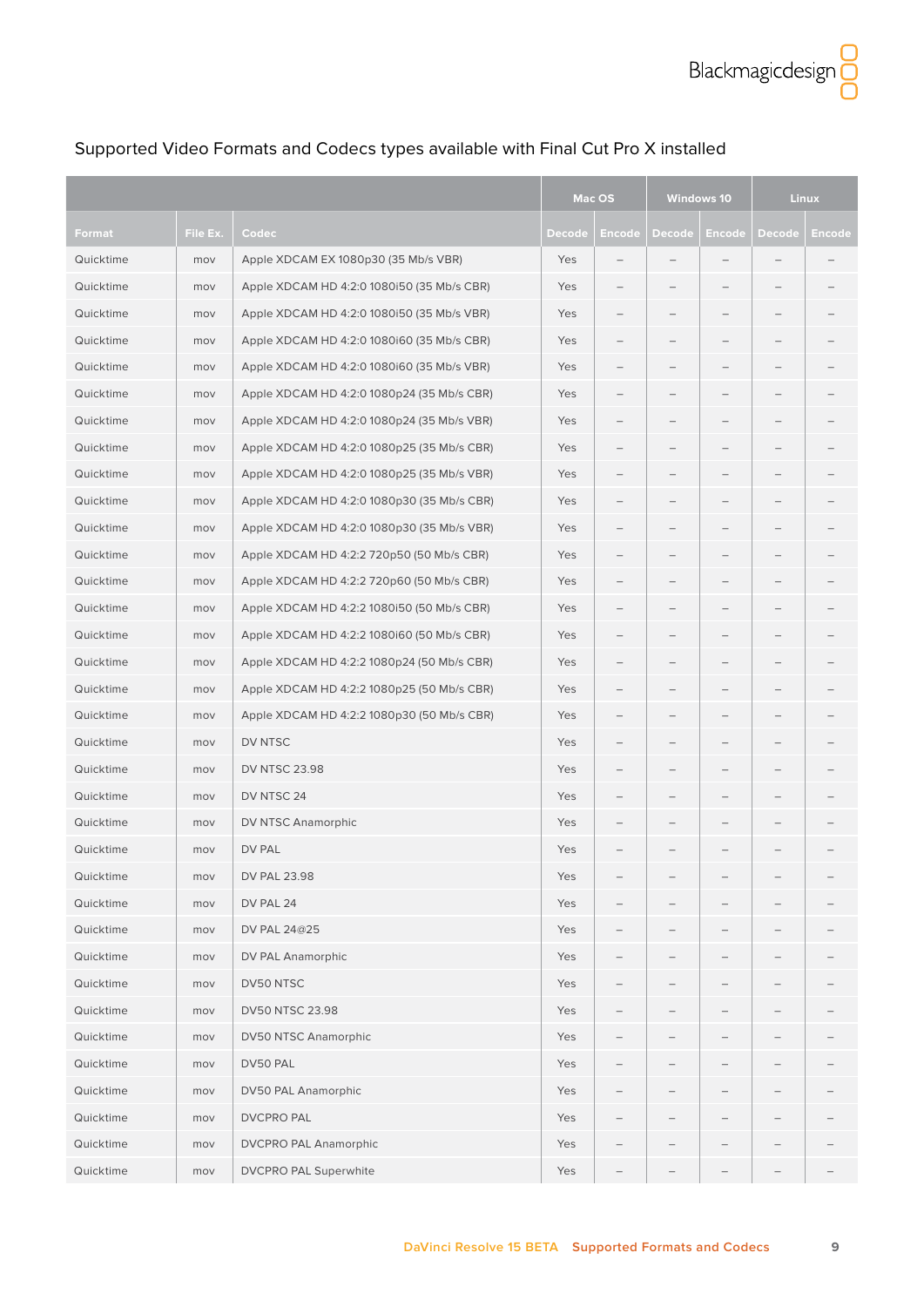|           |          |                              |        | <b>Mac OS</b>            | <b>Windows 10</b>        |                   |                          | <b>Linux</b> |
|-----------|----------|------------------------------|--------|--------------------------|--------------------------|-------------------|--------------------------|--------------|
| Format    | File Ex. | Codec                        | Decode | Encode                   | Decode                   | Encode            | Decode                   | Encode       |
| Quicktime | mov      | DVCPRO HD 720p24             | Yes    |                          |                          |                   |                          |              |
| Quicktime | mov      | DVCPRO HD720p25              | Yes    | $\overline{\phantom{0}}$ | $\overline{\phantom{m}}$ | $\qquad \qquad -$ | $\qquad \qquad -$        |              |
| Quicktime | mov      | DVCPRO HD720p30              | Yes    | -                        |                          |                   |                          |              |
| Quicktime | mov      | DVCPRO HD 720p50             | Yes    | $\qquad \qquad -$        |                          |                   |                          |              |
| Quicktime | mov      | DVCPRO HD 720p60             | Yes    |                          |                          |                   |                          |              |
| Quicktime | mov      | DVCPRO HD 1080i50            | Yes    | $\qquad \qquad$          | -                        |                   | $\qquad \qquad -$        |              |
| Quicktime | mov      | DVCPRO HD 1080i60            | Yes    |                          |                          |                   |                          |              |
| Quicktime | mov      | DVCPRO HD 1080p24            | Yes    | -                        |                          |                   |                          |              |
| Quicktime | mov      | DVCPRO HD 1080p30            | Yes    |                          |                          |                   |                          |              |
| Quicktime | mov      | HDV 720p24                   | Yes    | $\overline{\phantom{0}}$ | $\qquad \qquad -$        |                   | $\overline{\phantom{m}}$ |              |
| Quicktime | mov      | HDV 720p25                   | Yes    | -                        |                          |                   |                          |              |
| Quicktime | mov      | HDV 720p30                   | Yes    | -                        | $\qquad \qquad -$        |                   |                          |              |
| Quicktime | mov      | HDV 720p50                   | Yes    |                          |                          |                   |                          |              |
| Quicktime | mov      | HDV 720p60                   | Yes    |                          |                          |                   |                          |              |
| Quicktime | mov      | HDV 1080i50                  | Yes    |                          |                          |                   |                          |              |
| Quicktime | mov      | HDV 1080i60                  | Yes    | -                        |                          |                   |                          |              |
| Quicktime | mov      | HDV 1080p23.98               | Yes    |                          |                          |                   |                          |              |
| Quicktime | mov      | HDV 1080p24                  | Yes    | $\overline{\phantom{0}}$ | $\qquad \qquad -$        |                   |                          |              |
| Quicktime | mov      | HDV 1080p25                  | Yes    | -                        | —                        |                   | $\qquad \qquad -$        |              |
| Quicktime | mov      | HDV 1080p30                  | Yes    | -                        |                          |                   |                          |              |
| Quicktime | mov      | AVC-Intra 50M 720p24/30/60   | Yes    |                          |                          |                   |                          |              |
| Quicktime | mov      | AVC-Intra 50M 720p25/50      | Yes    | $\overline{\phantom{0}}$ |                          |                   |                          |              |
| Quicktime | mov      | AVC-Intra 50M 1080p24/30/60  | Yes    |                          |                          |                   |                          |              |
| Quicktime | mov      | AVC-Intra 50M 1080p25/50     | Yes    |                          |                          |                   |                          |              |
| Quicktime | mov      | AVC-Intra 50M 1080i50        | Yes    |                          |                          |                   |                          |              |
| Quicktime | mov      | AVC-Intra 50M 1080i60        | Yes    |                          |                          |                   |                          |              |
| Quicktime | mov      | AVC-Intra 100M 720p24/30/60  | Yes    |                          |                          |                   |                          |              |
| Quicktime | mov      | AVC-Intra 100M 720p25/50     | Yes    |                          |                          |                   |                          |              |
| Quicktime | mov      | AVC-Intra 100M 1080p24/30/60 | Yes    |                          |                          |                   |                          |              |
| Quicktime | mov      | AVC-Intra 100M 1080p25/50    | Yes    |                          |                          |                   |                          |              |
| Quicktime | mov      | AVC-Intra 100M 1080i50       | Yes    |                          |                          |                   |                          |              |
| Quicktime | mov      | AVC-Intra 100M 1080i60       | Yes    |                          |                          |                   |                          |              |
| Quicktime | mov      | AVC-Intra XAVC-MPEG4         | Yes    |                          |                          |                   |                          |              |
| Quicktime | mov      | Sony XAVC (FCPX) XAVC        | Yes    | —                        | -                        | -                 | -                        |              |

#### Supported Video Formats and Codecs types available with Final Cut Pro X installed

Specifications format and codec support subject to change without notice.